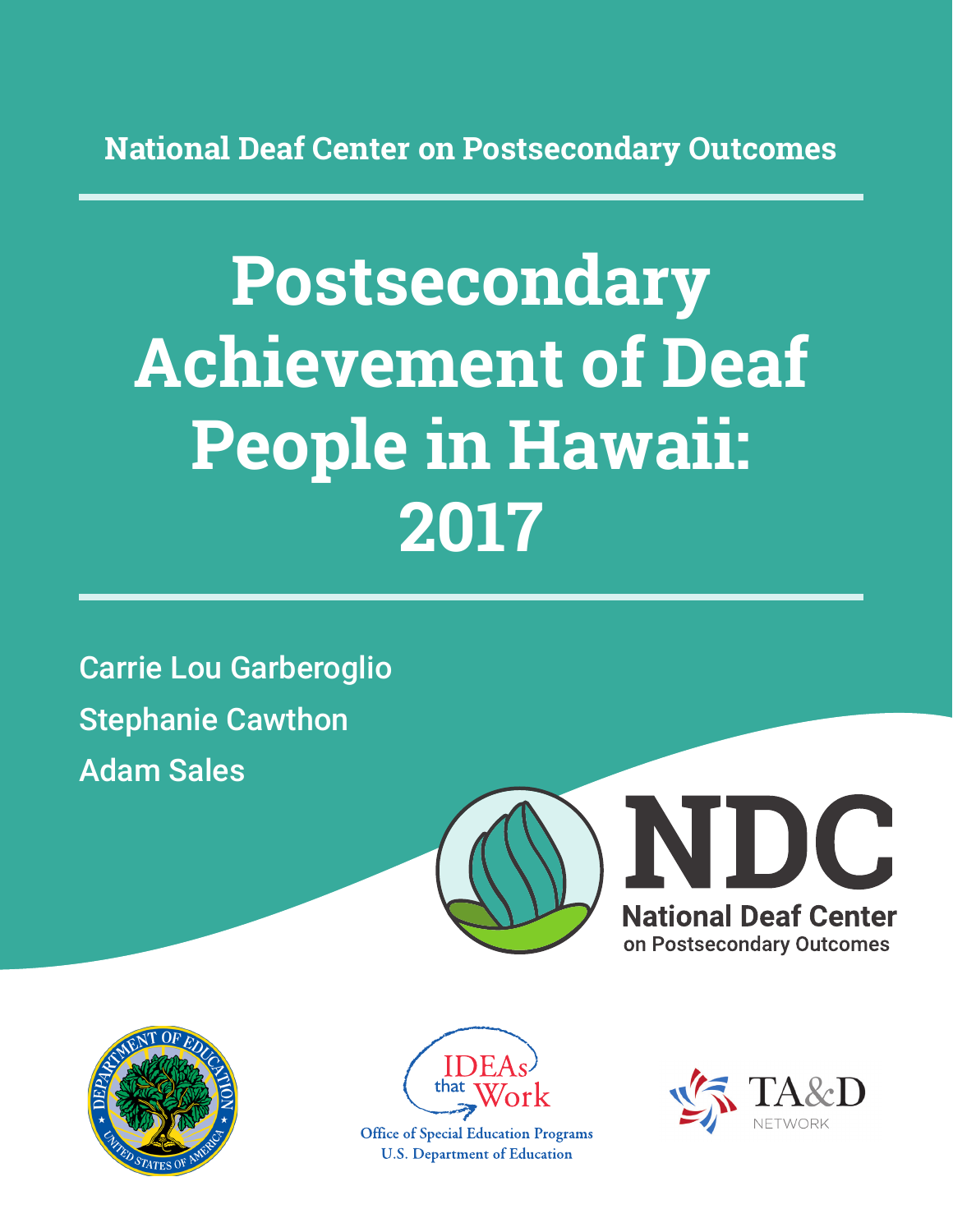This document was developed under a grant from the U.S. Department of Education, OSEP #HD326D160001. However, the contents do not necessarily represent the policy of the U.S. Department of Education, and you should not assume endorsement by the federal government.

2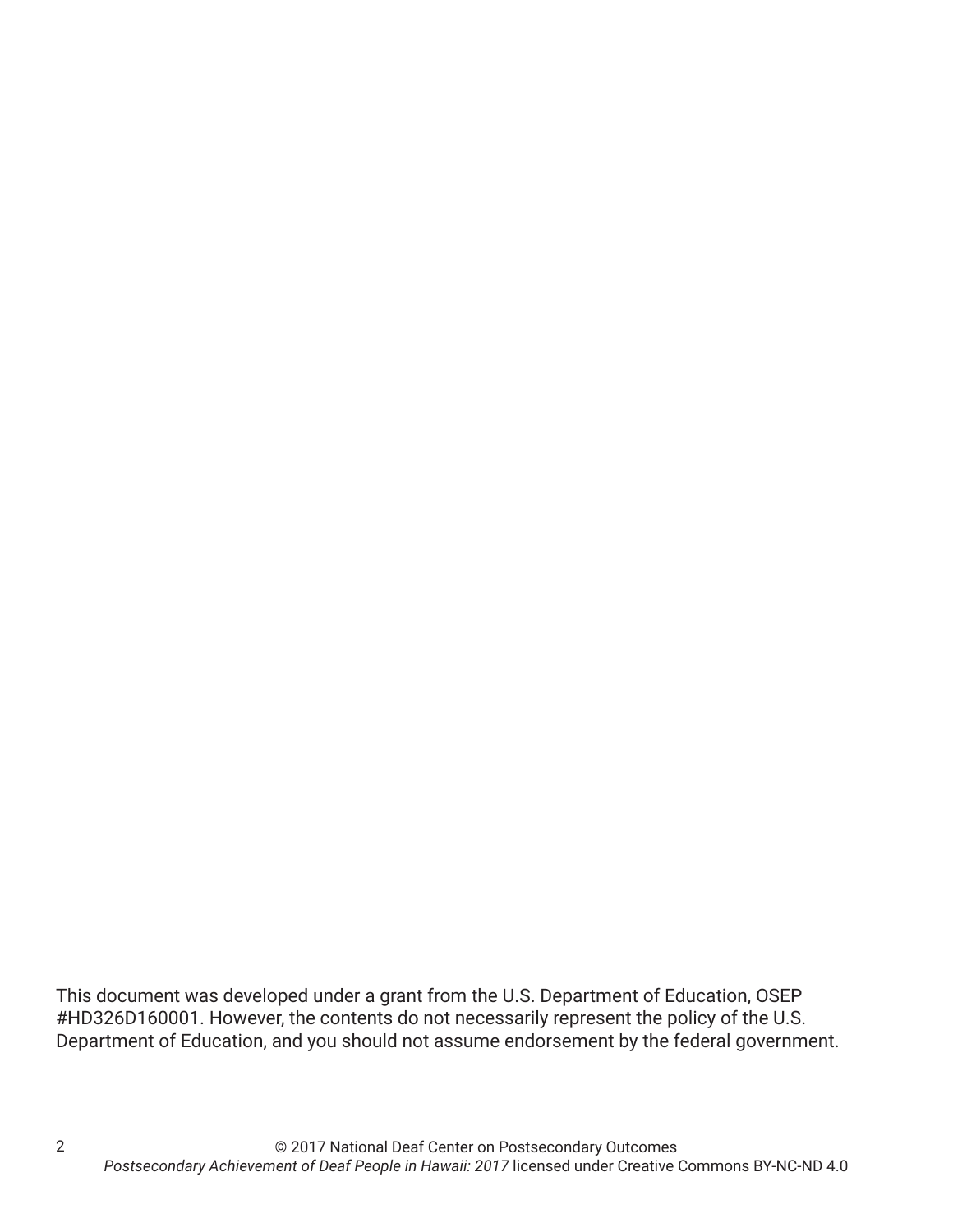Postsecondary experiences of deaf people vary widely across the nation. National reports about educational attainment and employment are available at nationaldeafcenter.org (Garberoglio, Cawthon, & Bond, 2016; Garberoglio, Cawthon, & Sales, 2017). This report provides current estimates of postsecondary achievement in Hawaii. We used 5-year estimates of data from the American Community Survey (ACS), a national survey conducted by the U.S. Census Bureau, to generate the findings in this report. More information about this dataset and the analyses are shared in the Methods section at the end of this report.

## **EDUCATIONAL ATTAINMENT**

In the United States, deaf people attained lower levels of education than their hearing peers in 2015, according to national educational attainment data (Garberoglio et al., 2017). Educational attainment also varied across gender, race, and ethnicity.



In this report, we use the term *deaf* in an all-encompassing manner to include individuals who identify as Deaf, hard of hearing, hearing impaired, late deafened, and deafdisabled.

© 2017 National Deaf Center on Postsecondary Outcomes *Postsecondary Achievement of Deaf People in Hawaii: 2017* licensed under Creative Commons BY-NC-ND 4.0

**In Hawaii,**

**2.2%**

**of 25–64 year**

**olds are deaf.**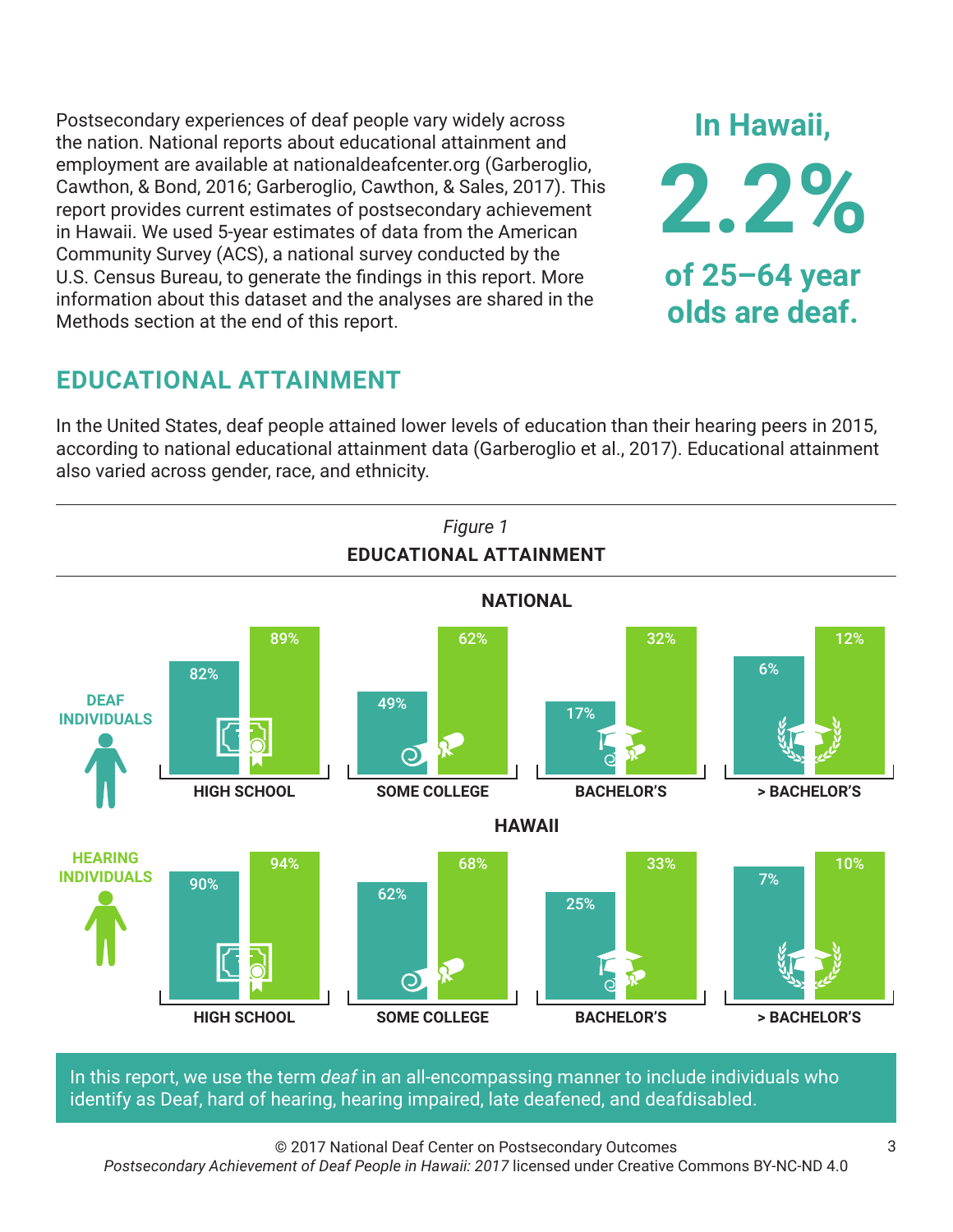

4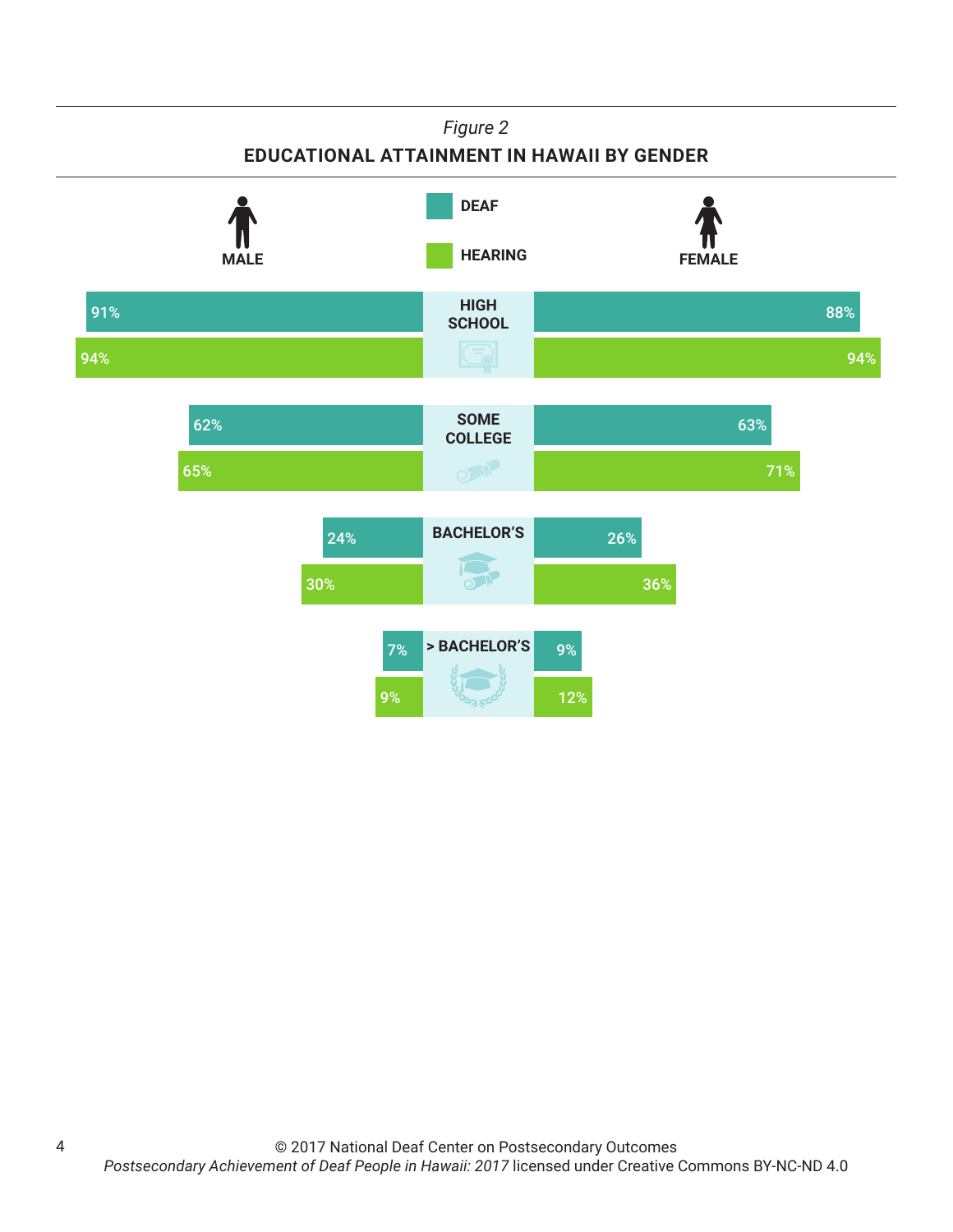#### *Figure 3*

**EDUCATIONAL ATTAINMENT IN HAWAII BY RACE AND ETHNICITY**



A large percentage of deaf individuals have additional disabilities, and each combination of which results in unique strengths and challenges. Educational attainment rates vary by type of disability. Across the nation, deaf individuals with any type of additional disability reported lower educational attainment levels.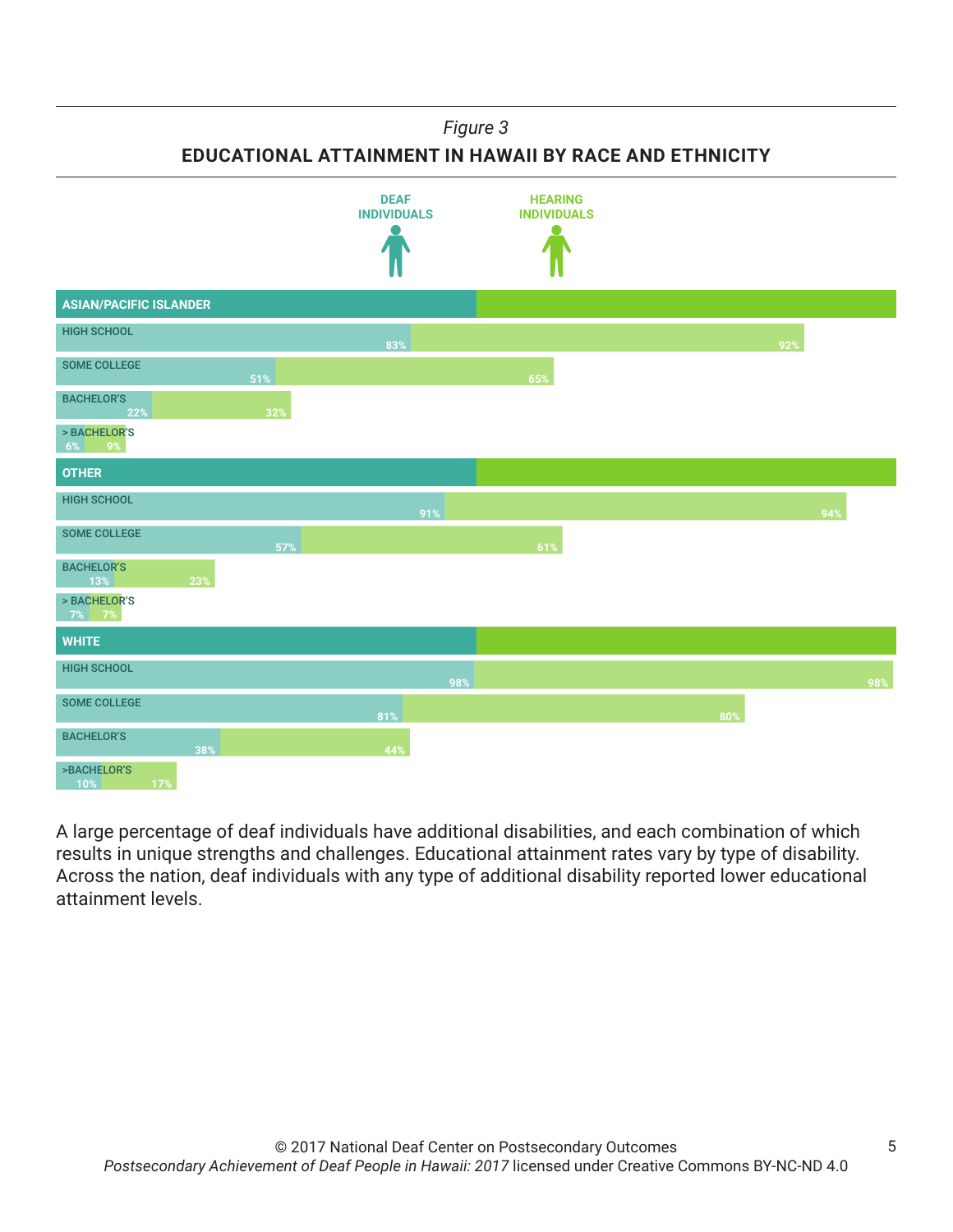#### *Figure 4* **EDUCATIONAL ATTAINMENT BY DISABILITY**

|                                  | <b>HIGH</b><br><b>SCHOOL</b> | <b>SOME</b><br><b>COLLEGE</b> | <b>BACHELOR'S</b> | > BACHELOR'S |
|----------------------------------|------------------------------|-------------------------------|-------------------|--------------|
| DEAF + NO ADDITIONAL DISABILITY  | 92%                          | 69%                           | 30%               | 10%          |
| DEAF + ANY ADDITIONAL DISABILITY | 87%                          | 53%                           | 18%               | 4%           |
| <b>DEAFBLIND</b>                 | 85%                          | 51%                           | 18%               | 3%           |

## **EMPLOYMENT RATES**

National employment statistics show lower employment rates among deaf individuals. Almost half of deaf people are not in the labor force (Garberoglio, Cawthon, & Bond, 2016). Employment rates also vary by gender, race, and ethnicity.



© 2017 National Deaf Center on Postsecondary Outcomes

*Postsecondary Achievement of Deaf People in Hawaii: 2017* licensed under Creative Commons BY-NC-ND 4.0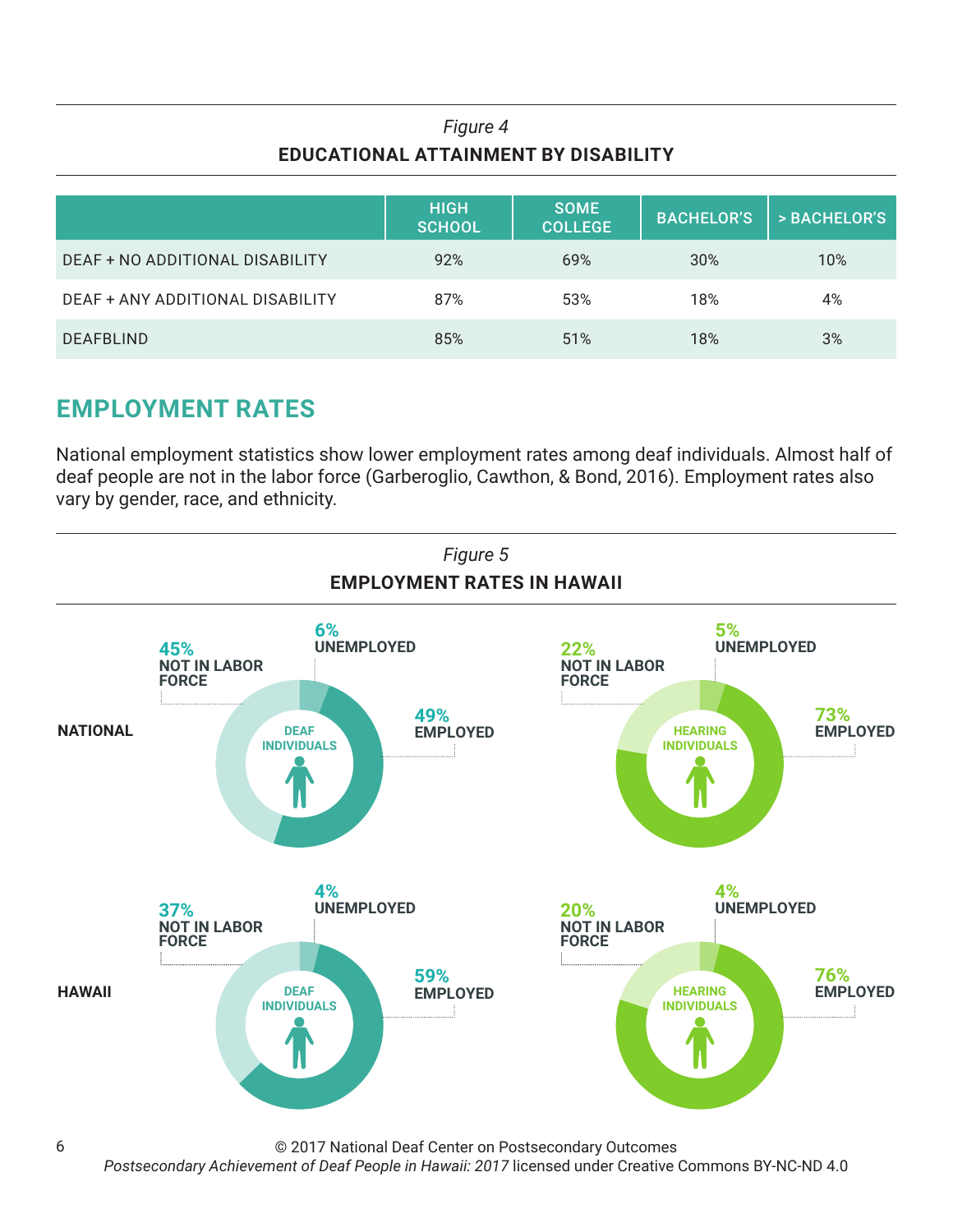

#### *Figure 7* **EMPLOYMENT RATES IN HAWAII BY RACE AND ETHNICITY**

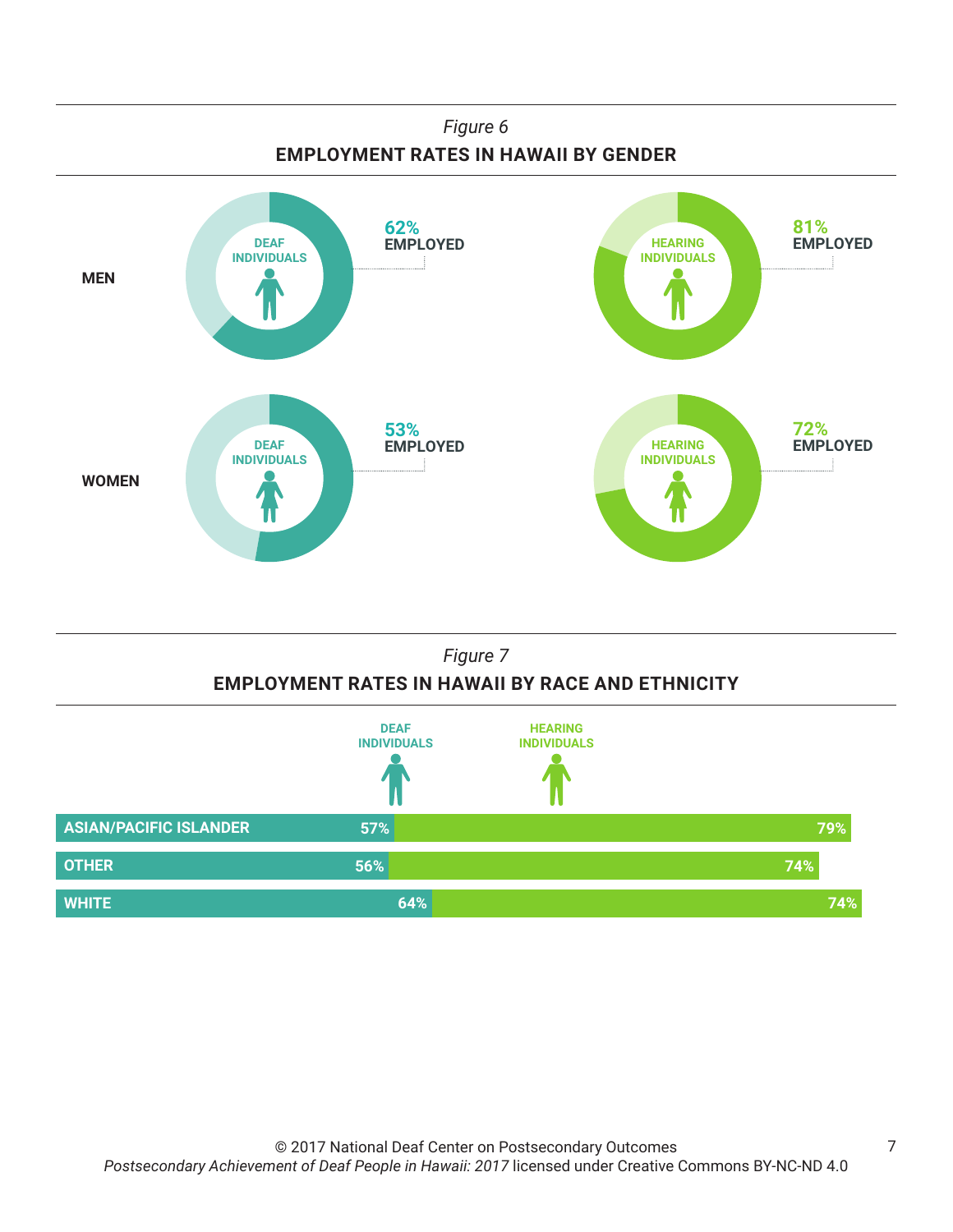#### *Figure 8* **EMPLOYMENT RATES IN HAWAII BY DISABILITY**



# **SUPPLEMENTAL SECURITY INCOME**

Deaf individuals receive supplemental security income (SSI) benefits at different rates across the nation. 11.9% of deaf people ages 25–64 in the U.S. receive SSI benefits. In Hawaii, 10.8% of deaf people receive SSI benefits.

# **EARNINGS**

National data show lower median earnings among deaf individuals who were employed full time. Earnings also vary across gender, race, ethnicity, and disability status.



© 2017 National Deaf Center on Postsecondary Outcomes

*Postsecondary Achievement of Deaf People in Hawaii: 2017* licensed under Creative Commons BY-NC-ND 4.0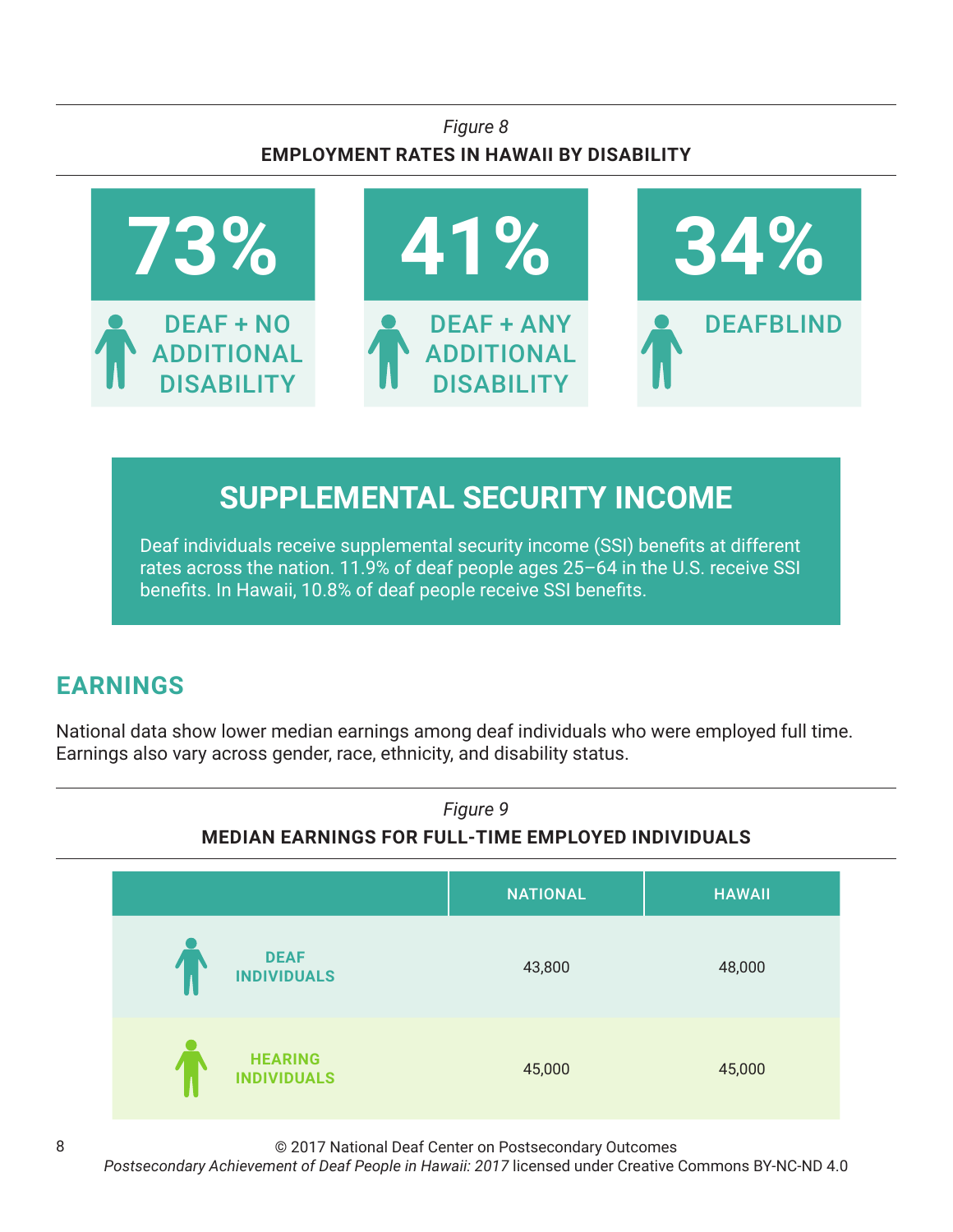*Figure 10*





*Figure 11*

**MEDIAN EARNINGS FOR FULL-TIME EMPLOYED INDIVIDUALS IN HAWAII BY RACE AND ETHNICITY**



*Figure 12*

**MEDIAN EARNINGS FOR FULL-TIME EMPLOYED INDIVIDUALS IN HAWAII BY DISABILITY**



© 2017 National Deaf Center on Postsecondary Outcomes *Postsecondary Achievement of Deaf People in Hawaii: 2017* licensed under Creative Commons BY-NC-ND 4.0